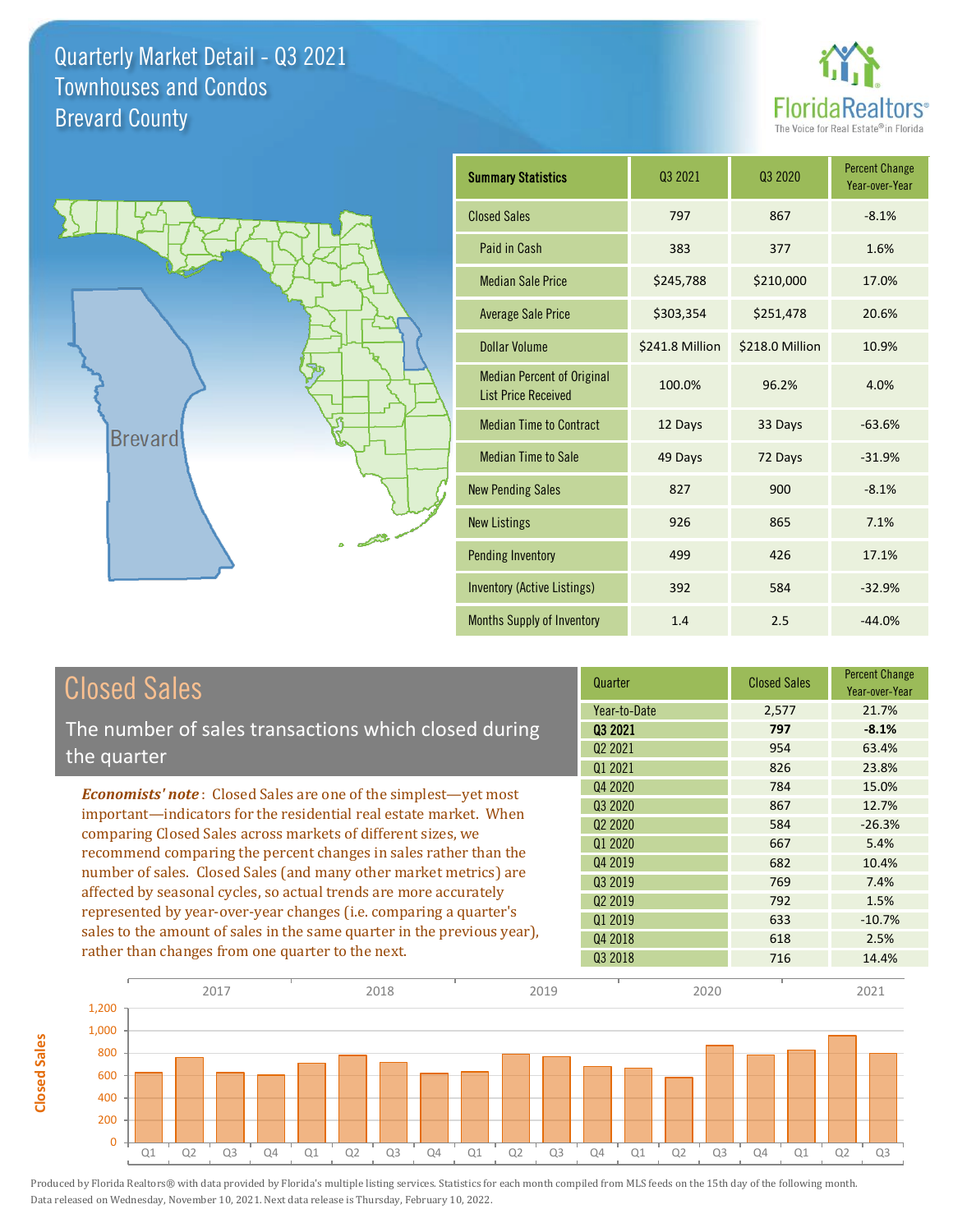

| Cash Sales                                                                     | Quarter             | <b>Cash Sales</b> | <b>Percent Change</b><br>Year-over-Year |
|--------------------------------------------------------------------------------|---------------------|-------------------|-----------------------------------------|
|                                                                                | Year-to-Date        | 1.257             | 32.9%                                   |
| The number of Closed Sales during the quarter in                               | 03 2021             | 383               | 1.6%                                    |
|                                                                                | Q <sub>2</sub> 2021 | 467               | 81.7%                                   |
| which buyers exclusively paid in cash                                          | 01 2021             | 407               | 30.4%                                   |
|                                                                                | Q4 2020             | 328               | 19.7%                                   |
|                                                                                | 03 20 20            | 377               | 17.8%                                   |
| <b>Economists' note:</b> Cash Sales can be a useful indicator of the extent to | Q <sub>2</sub> 2020 | 257               | $-27.2%$                                |
| which investors are participating in the market. Why? Investors are            | 01 2020             | 312               | $-4.9%$                                 |
| far more likely to have the funds to purchase a home available up front,       | Q4 2019             | 274               | $-10.2%$                                |
| whereas the typical homebuyer requires a mortgage or some other                | Q3 2019             | 320               | $-6.4%$                                 |
| form of financing. There are, of course, many possible exceptions, so          | Q <sub>2</sub> 2019 | 353               | $-9.9%$                                 |
| this statistic should be interpreted with care.                                | Q1 2019             | 328               | $-17.4%$                                |
|                                                                                | 0.10010             |                   |                                         |



# Cash Sales as a Percentage of Closed Sales

The percentage of Closed Sales during the quarter which were Cash Sales

*Economists' note* : This statistic is simply another way of viewing Cash Sales. The remaining percentages of Closed Sales (i.e. those not paid fully in cash) each quarter involved some sort of financing, such as mortgages, owner/seller financing, assumed loans, etc.



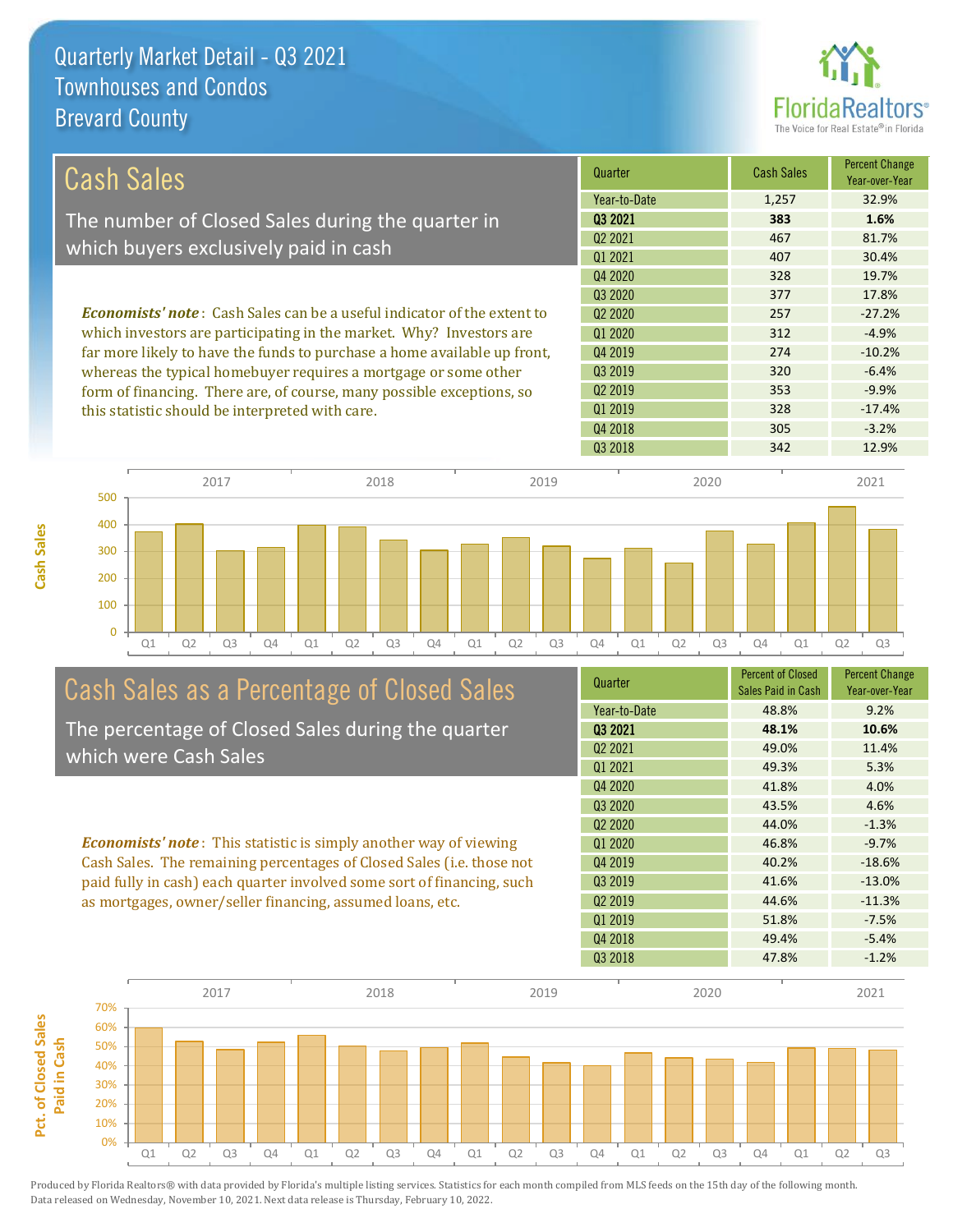

| <b>Median Sale Price</b> |                                                                           | Quarter |                                 | <b>Median Sale Price</b> | Percent Change<br>Year-over-Year |       |
|--------------------------|---------------------------------------------------------------------------|---------|---------------------------------|--------------------------|----------------------------------|-------|
|                          |                                                                           |         | Year-to-Date                    |                          | \$235,000                        | 14.8% |
|                          | The median sale price reported for the quarter (i.e.                      |         | Q3 2021                         |                          | \$245,788                        | 17.0% |
|                          | 50% of sales were above and 50% of sales were below)                      |         | Q <sub>2</sub> 2021             |                          | \$245,000                        | 20.7% |
|                          |                                                                           |         | 01 2021                         |                          | \$219,000                        | 13.5% |
|                          |                                                                           |         | Q4 2020                         |                          | \$225,000                        | 18.4% |
|                          | <b>Economists' note</b> : Median Sale Price is our preferred summary      |         | Q3 2020                         |                          | \$210,000                        | 12.3% |
|                          | statistic for price activity because, unlike Average Sale Price, Median   |         | Q <sub>2</sub> 20 <sub>20</sub> |                          | \$203,000                        | 7.3%  |
|                          | Sale Price is not sensitive to high sale prices for small numbers of      |         | Q1 2020                         |                          | \$193,000                        | 10.3% |
|                          | homes that may not be characteristic of the market area. Keep in mind     |         | Q4 2019                         |                          | \$189,990                        | 8.6%  |
|                          | that median price trends over time are not always solely caused by        |         | Q3 2019                         |                          | \$187,000                        | 6.9%  |
|                          | changes in the general value of local real estate. Median sale price only |         | Q2 2019                         |                          | \$189,125                        | 5.1%  |
|                          | reflects the values of the homes that sold each quarter, and the mix of   |         | Q1 2019                         |                          | \$175,000                        | 10.8% |
|                          | the types of homes that sell can change over time.                        |         | Q4 2018                         |                          | \$175,000                        | 6.1%  |
|                          |                                                                           |         | Q3 2018                         |                          | \$174,950                        | 9.3%  |
|                          |                                                                           |         |                                 |                          |                                  |       |
| 2017<br>\$300K           | 2018                                                                      | 2019    |                                 | 2020                     |                                  | 2021  |
|                          |                                                                           |         |                                 |                          |                                  |       |
| \$250K                   |                                                                           |         |                                 |                          |                                  |       |
| \$200K                   |                                                                           |         |                                 |                          |                                  |       |

Q1 Q2 Q3 Q4 Q1 Q2 Q3 Q4 Q1 Q2 Q3 Q4 Q1 Q2 Q3 Q4 Q1 Q2 Q3

\$0K \$50K \$100K \$150K

The average sale price reported for the quarter (i.e. total sales in dollars divided by the number of sales)

*Economists' note* : Usually, we prefer Median Sale Price over Average Sale Price as a summary statistic for home prices. However, Average Sale Price does have its uses—particularly when it is analyzed alongside the Median Sale Price. For one, the relative difference between the two statistics can provide some insight into the market for higher-end homes in an area.

| Quarter                         | <b>Average Sale Price</b> | <b>Percent Change</b><br>Year-over-Year |
|---------------------------------|---------------------------|-----------------------------------------|
| Year-to-Date                    | \$285,420                 | 16.2%                                   |
| 03 2021                         | \$303,354                 | 20.6%                                   |
| Q2 2021                         | \$290,121                 | 21.6%                                   |
| Q1 2021                         | \$262,687                 | 7.5%                                    |
| Q4 2020                         | \$271,185                 | 19.5%                                   |
| Q3 2020                         | \$251,478                 | 15.0%                                   |
| Q <sub>2</sub> 20 <sub>20</sub> | \$238,664                 | 0.7%                                    |
| Q1 2020                         | \$244,338                 | 12.0%                                   |
| Q4 2019                         | \$226,897                 | 7.9%                                    |
| Q3 2019                         | \$218,645                 | 4.9%                                    |
| Q <sub>2</sub> 2019             | \$237,004                 | 8.7%                                    |
| Q1 2019                         | \$218,116                 | 9.6%                                    |
| Q4 2018                         | \$210,373                 | 5.6%                                    |
| Q3 2018                         | \$208,460                 | 11.7%                                   |



Produced by Florida Realtors® with data provided by Florida's multiple listing services. Statistics for each month compiled from MLS feeds on the 15th day of the following month. Data released on Wednesday, November 10, 2021. Next data release is Thursday, February 10, 2022.

**Average Sale Price**

**Average Sale Price**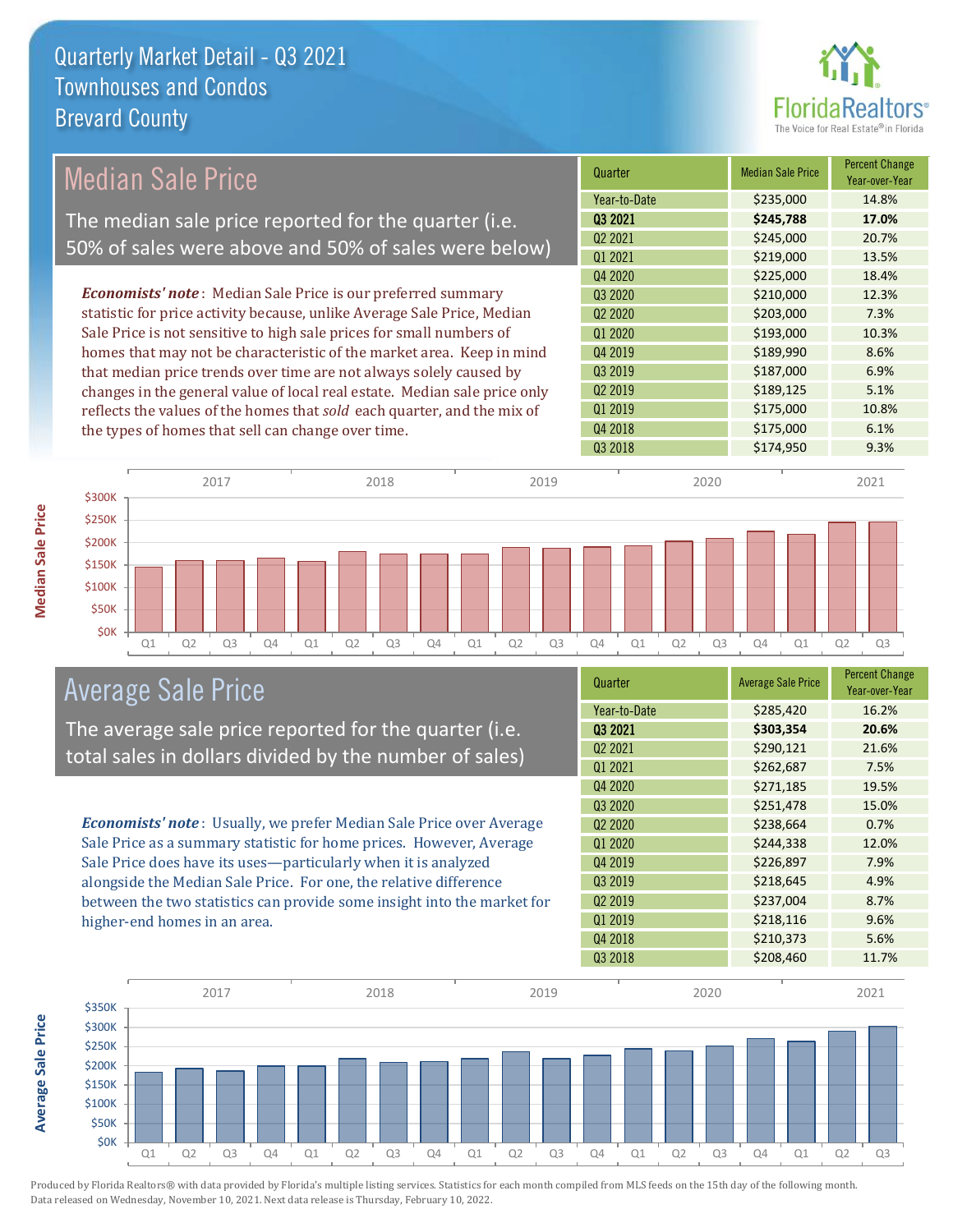

\$138.1 Million -2.1%

Q4 2018 **\$130.0 Million 8.2%** 

Q1 2019

Q3 2018 **\$149.3 Million** 27.8%

| Dollar Volume                                                                | Quarter             | <b>Dollar Volume</b> | <b>Percent Change</b><br>Year-over-Year |
|------------------------------------------------------------------------------|---------------------|----------------------|-----------------------------------------|
|                                                                              | Year-to-Date        | \$735.5 Million      | 41.3%                                   |
| The sum of the sale prices for all sales which closed                        | 03 2021             | \$241.8 Million      | 10.9%                                   |
| during the quarter                                                           | Q <sub>2</sub> 2021 | \$276.8 Million      | 98.6%                                   |
|                                                                              | 01 2021             | \$217.0 Million      | 33.1%                                   |
|                                                                              | Q4 2020             | \$212.6 Million      | 37.4%                                   |
| <b>Economists' note</b> : Dollar Volume is simply the sum of all sale prices | Q3 2020             | \$218.0 Million      | 29.7%                                   |
| in a given time period, and can quickly be calculated by multiplying         | 02 2020             | \$139.4 Million      | $-25.7%$                                |
| Closed Sales by Average Sale Price. It is a strong indicator of the health   | Q1 2020             | \$163.0 Million      | 18.0%                                   |
| of the real estate industry in a market, and is of particular interest to    | Q4 2019             | \$154.7 Million      | 19.0%                                   |
| real estate professionals, investors, analysts, and government agencies.     | Q3 2019             | \$168.1 Million      | 12.6%                                   |
| Potential home sellers and home buyers, on the other hand, will likely       | Q <sub>2</sub> 2019 | \$187.7 Million      | 10.4%                                   |



## Median Percent of Original List Price Received

be better served by paying attention to trends in the two components

of Dollar Volume (i.e. sales and prices) individually.

The median of the sale price (as a percentage of the original list price) across all properties selling during the quarter

*Economists' note* : The Median Percent of Original List Price Received is useful as an indicator of market recovery, since it typically rises as buyers realize that the market may be moving away from them and they need to match the selling price (or better it) in order to get a contract on the house. This is usually the last measure to indicate a market has shifted from down to up, so it is what we would call a *lagging* indicator.

| Quarter                         | Med. Pct. of Orig.<br><b>List Price Received</b> | <b>Percent Change</b><br>Year-over-Year |
|---------------------------------|--------------------------------------------------|-----------------------------------------|
| Year-to-Date                    | 98.4%                                            | 2.5%                                    |
| 03 2021                         | 100.0%                                           | 4.0%                                    |
| Q <sub>2</sub> 2021             | 99.1%                                            | 3.6%                                    |
| 01 2021                         | 97.1%                                            | 1.1%                                    |
| Q4 2020                         | 96.8%                                            | 1.3%                                    |
| Q3 2020                         | 96.2%                                            | 0.9%                                    |
| Q <sub>2</sub> 20 <sub>20</sub> | 95.7%                                            | 0.1%                                    |
| Q1 2020                         | 96.0%                                            | 0.8%                                    |
| Q4 2019                         | 95.6%                                            | 0.5%                                    |
| Q3 2019                         | 95.3%                                            | $-0.1%$                                 |
| Q <sub>2</sub> 2019             | 95.6%                                            | $-0.4%$                                 |
| Q1 2019                         | 95.2%                                            | $-0.3%$                                 |
| Q4 2018                         | 95.1%                                            | $-0.3%$                                 |
| Q3 2018                         | 95.4%                                            | $-0.3%$                                 |

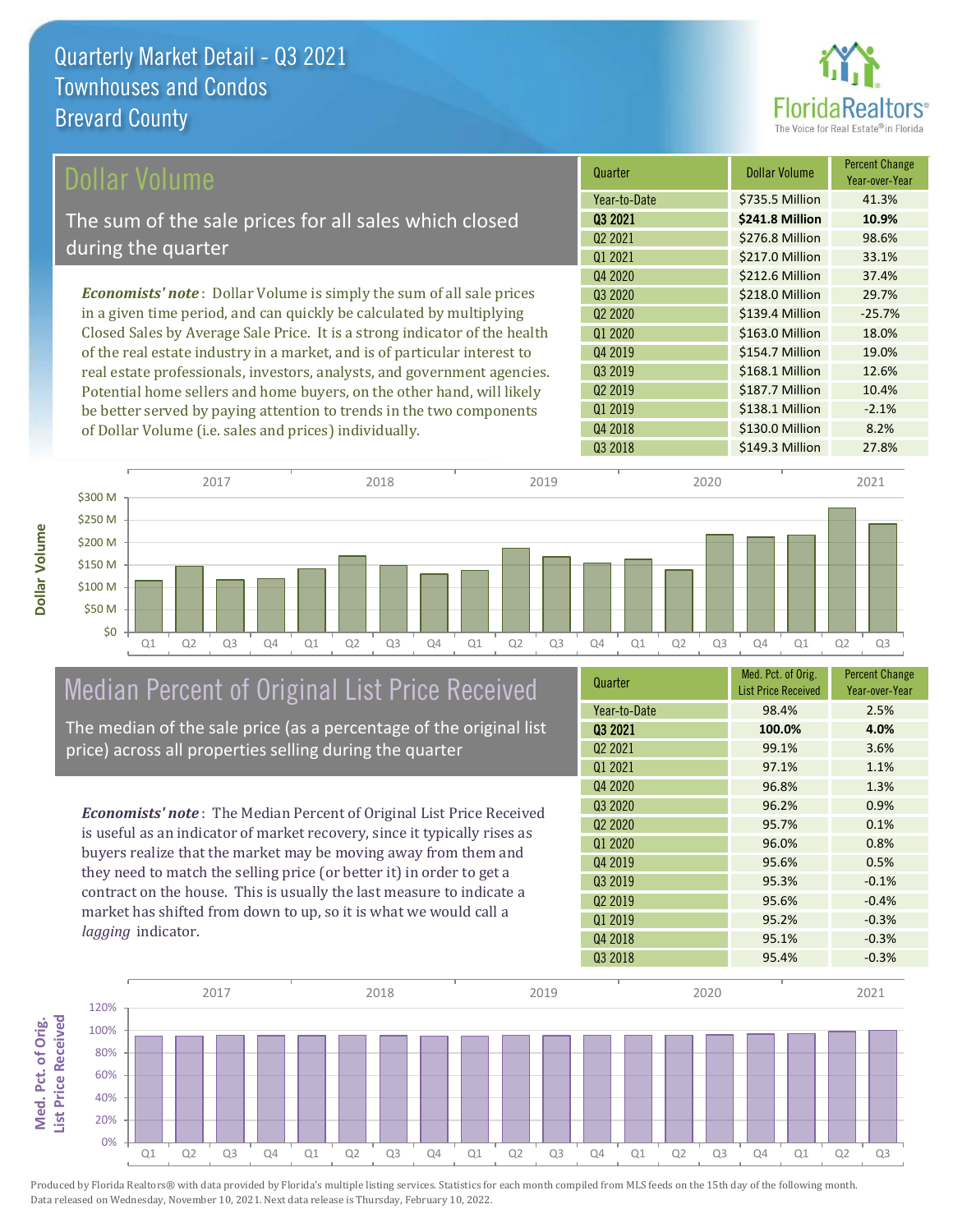

## Median Time to Contract

The median number of days between the listing date and contract date for all Closed Sales during the quarter

*Economists' note* : Like Time to Sale, Time to Contract is a measure of the length of the home selling process calculated for sales which closed during the quarter. The difference is that Time to Contract measures the number of days between the initial listing of a property and the signing of the contract which eventually led to the closing of the sale. When the gap between Median Time to Contract and Median Time to Sale grows, it is usually a sign of longer closing times and/or declining numbers of cash sales.





### Median Time to Sale

**Median Time to** 

**Median Time to** 

The median number of days between the listing date and closing date for all Closed Sales during the quarter

*Economists' note* : Time to Sale is a measure of the length of the home selling process, calculated as the number of days between the initial listing of a property and the closing of the sale. *Median* Time to Sale is the amount of time the "middle" property selling this month was on the market. That is, 50% of homes selling this month took *less* time to sell, and 50% of homes took *more* time to sell. Median Time to Sale gives a more accurate picture than Average Time to Sale, which can be skewed upward by small numbers of properties taking an abnormally long time to sell.

| Year-to-Date<br>$-31.1%$<br>51 Days<br>03 2021<br>49 Days<br>$-31.9%$<br>Q <sub>2</sub> 2021<br>49 Days<br>$-34.7%$<br>Q1 2021<br>58 Days<br>$-24.7%$<br>Q4 2020<br>61 Days<br>$-22.8%$<br>Q3 2020<br>72 Days<br>$-15.3%$<br>Q <sub>2</sub> 2020<br>75 Days<br>$-3.8%$<br>Q1 2020<br>77 Days<br>$-2.5%$<br>Q4 2019<br>79 Days<br>14.5%<br>Q3 2019<br>28.8%<br>85 Days<br>Q <sub>2</sub> 2019<br>18.2%<br>78 Days<br>Q1 2019<br>79 Days<br>14.5%<br>Q4 2018<br>69 Days<br>$-8.0%$<br>Q3 2018<br>66 Days<br>$-5.7%$ | Quarter | <b>Median Time to Sale</b> | <b>Percent Change</b><br>Year-over-Year |
|-------------------------------------------------------------------------------------------------------------------------------------------------------------------------------------------------------------------------------------------------------------------------------------------------------------------------------------------------------------------------------------------------------------------------------------------------------------------------------------------------------------------|---------|----------------------------|-----------------------------------------|
|                                                                                                                                                                                                                                                                                                                                                                                                                                                                                                                   |         |                            |                                         |
|                                                                                                                                                                                                                                                                                                                                                                                                                                                                                                                   |         |                            |                                         |
|                                                                                                                                                                                                                                                                                                                                                                                                                                                                                                                   |         |                            |                                         |
|                                                                                                                                                                                                                                                                                                                                                                                                                                                                                                                   |         |                            |                                         |
|                                                                                                                                                                                                                                                                                                                                                                                                                                                                                                                   |         |                            |                                         |
|                                                                                                                                                                                                                                                                                                                                                                                                                                                                                                                   |         |                            |                                         |
|                                                                                                                                                                                                                                                                                                                                                                                                                                                                                                                   |         |                            |                                         |
|                                                                                                                                                                                                                                                                                                                                                                                                                                                                                                                   |         |                            |                                         |
|                                                                                                                                                                                                                                                                                                                                                                                                                                                                                                                   |         |                            |                                         |
|                                                                                                                                                                                                                                                                                                                                                                                                                                                                                                                   |         |                            |                                         |
|                                                                                                                                                                                                                                                                                                                                                                                                                                                                                                                   |         |                            |                                         |
|                                                                                                                                                                                                                                                                                                                                                                                                                                                                                                                   |         |                            |                                         |
|                                                                                                                                                                                                                                                                                                                                                                                                                                                                                                                   |         |                            |                                         |
|                                                                                                                                                                                                                                                                                                                                                                                                                                                                                                                   |         |                            |                                         |

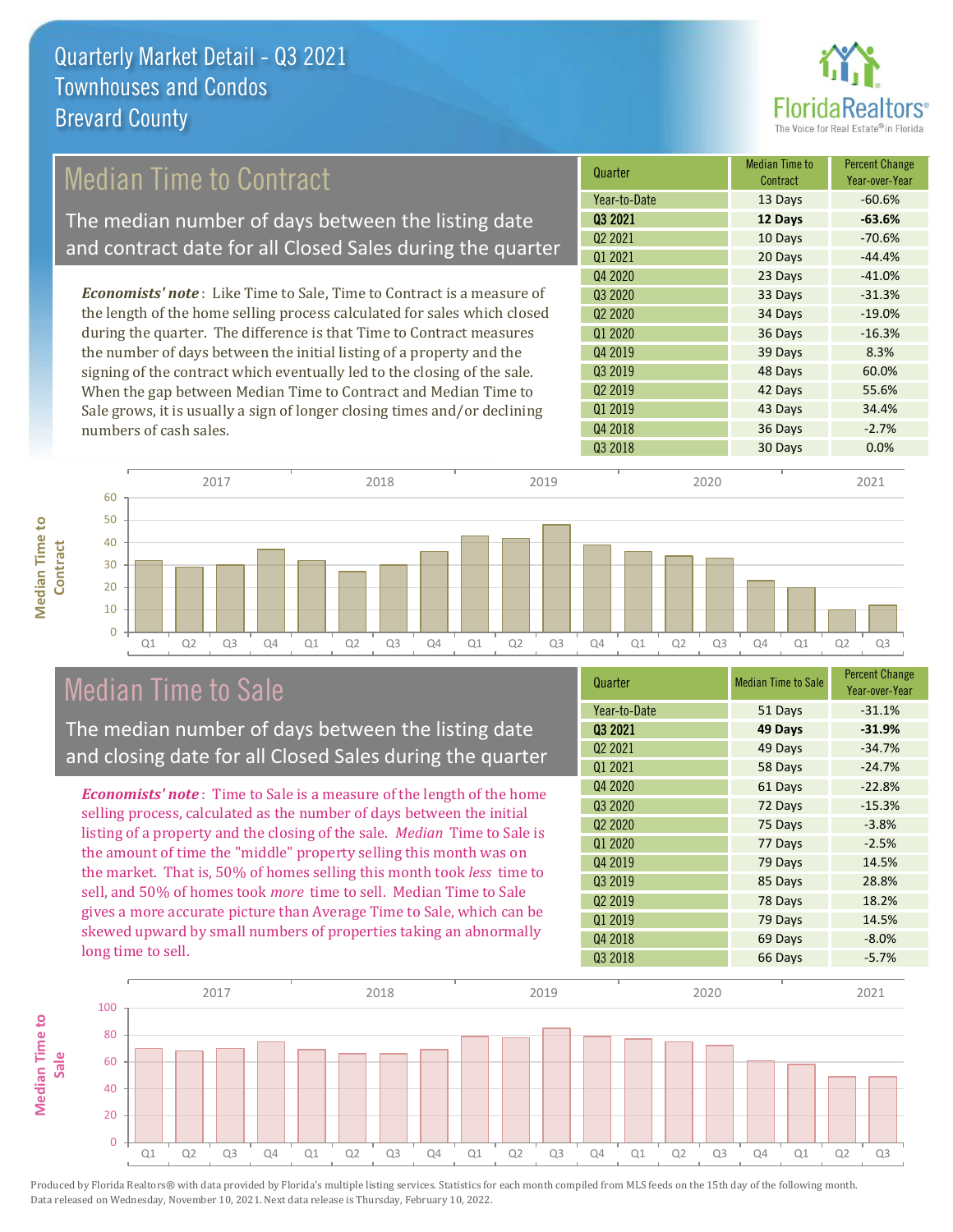

| <b>New Pending Sales</b>                                                      | Quarter             | <b>New Pending Sales</b> | <b>Percent Change</b><br>Year-over-Year |
|-------------------------------------------------------------------------------|---------------------|--------------------------|-----------------------------------------|
|                                                                               | Year-to-Date        | 2,856                    | 17.0%                                   |
| The number of listed properties that went under                               | 03 2021             | 827                      | $-8.1%$                                 |
|                                                                               | Q <sub>2</sub> 2021 | 925                      | 22.4%                                   |
| contract during the quarter                                                   | Q1 2021             | 1,104                    | 40.5%                                   |
|                                                                               | Q4 2020             | 769                      | 11.6%                                   |
| <b>Economists' note:</b> Because of the typical length of time it takes for a | 03 2020             | 900                      | 16.1%                                   |
| sale to close, economists consider Pending Sales to be a decent               | Q <sub>2</sub> 2020 | 756                      | $-10.6%$                                |
| indicator of potential future Closed Sales. It is important to bear in        | Q1 2020             | 786                      | $-2.2%$                                 |
| mind, however, that not all Pending Sales will be closed successfully.        | Q4 2019             | 689                      | 23.0%                                   |
| So, the effectiveness of Pending Sales as a future indicator of Closed        | Q3 2019             | 775                      | 5.6%                                    |
| Sales is susceptible to changes in market conditions such as the              | Q <sub>2</sub> 2019 | 846                      | 1.6%                                    |
| availability of financing for homebuyers and the inventory of                 | Q1 2019             | 804                      | $-11.5%$                                |
| distressed properties for sale.                                               | Q4 2018             | 560                      | $-10.8%$                                |



# New Listings

**New Listings**

**Pending Sales**

**Pending Sales** 

The number of properties put onto the market during the quarter

*Economists' note* : New Listings tend to rise in delayed response to increasing prices, so they are often seen as a lagging indicator of market health. As prices rise, potential sellers raise their estimations of value—and in the most recent cycle, rising prices have freed up many potential sellers who were previously underwater on their mortgages. Note that in our calculations, we take care to not include properties that were recently taken off the market and quickly relisted, since these are not really *new* listings.

| Quarter                         | <b>New Listings</b> | <b>Percent Change</b><br>Year-over-Year |
|---------------------------------|---------------------|-----------------------------------------|
| Year-to-Date                    | 2,829               | 10.2%                                   |
| 03 2021                         | 926                 | 7.1%                                    |
| 02 2021                         | 945                 | 23.9%                                   |
| Q1 2021                         | 958                 | 2.0%                                    |
| Q4 2020                         | 807                 | $-3.4%$                                 |
| Q3 2020                         | 865                 | 10.5%                                   |
| Q <sub>2</sub> 20 <sub>20</sub> | 763                 | $-21.9%$                                |
| Q1 2020                         | 939                 | $-5.8%$                                 |
| Q4 2019                         | 835                 | 8.2%                                    |
| Q3 2019                         | 783                 | $-11.1%$                                |
| Q <sub>2</sub> 2019             | 977                 | 1.2%                                    |
| Q1 2019                         | 997                 | $-6.8%$                                 |
| Q4 2018                         | 772                 | 5.5%                                    |
| Q3 2018                         | 881                 | 15.0%                                   |

Q3 2018 734 10.0%

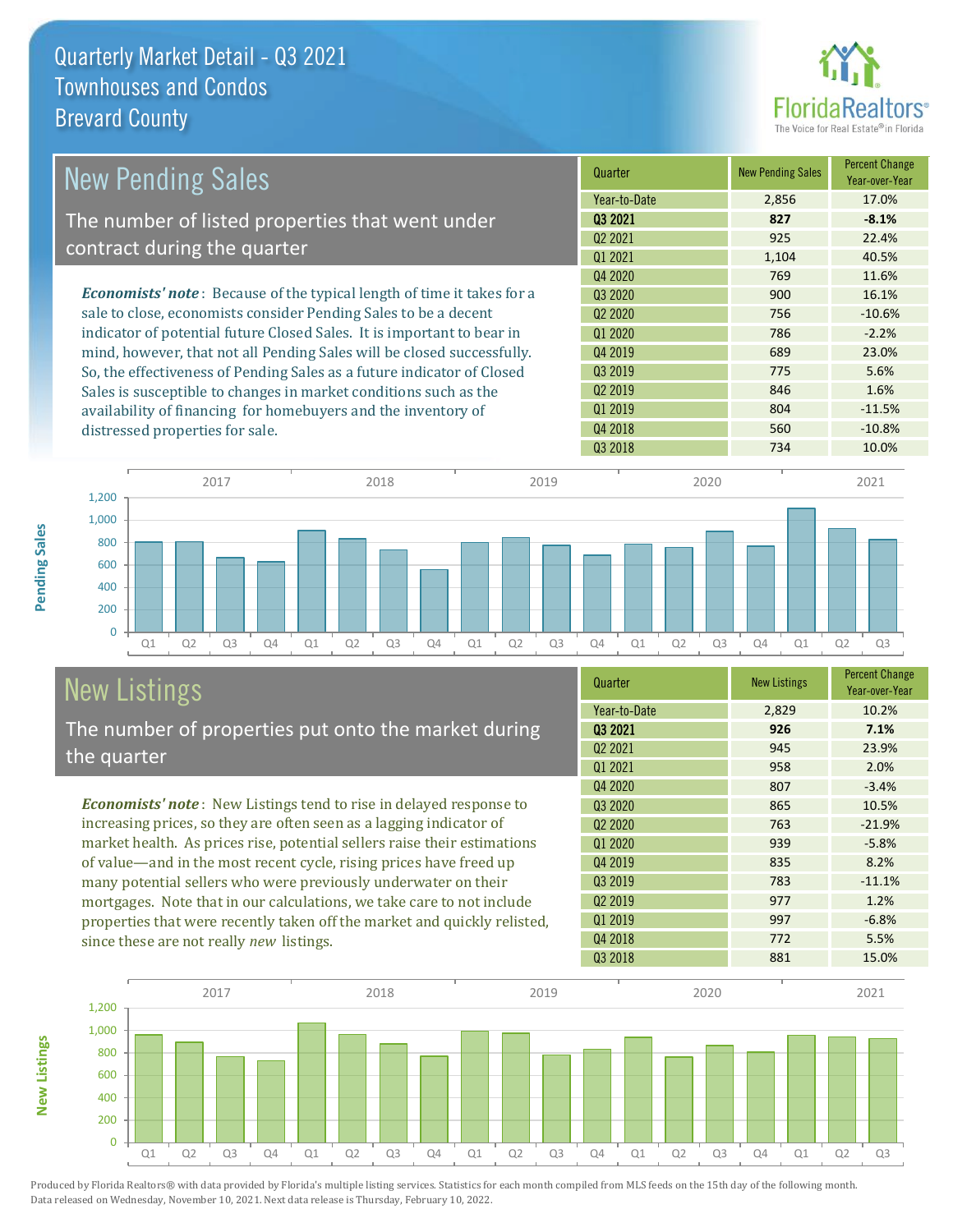

| Inventory (Active Listings)                                                  | Quarter             | Inventory | <b>Percent Change</b><br>Year-over-Year |
|------------------------------------------------------------------------------|---------------------|-----------|-----------------------------------------|
|                                                                              | YTD (Monthly Avg)   | 377       | $-49.1%$                                |
| The number of property listings active at the end of                         | 03 2021             | 392       | $-32.9%$                                |
|                                                                              | Q <sub>2</sub> 2021 | 337       | $-51.1%$                                |
| the quarter                                                                  | Q1 2021             | 339       | $-60.2%$                                |
|                                                                              | Q4 2020             | 552       | $-28.0%$                                |
| <b>Economists' note</b> : There are a number of ways to define and calculate | Q3 2020             | 584       | $-26.7%$                                |
| Inventory. Our method is to simply count the number of active listings       | 02 2020             | 689       | $-22.4%$                                |
| on the last day of the quarter, and hold this number to compare with         | Q1 2020             | 852       | $-8.5%$                                 |
| the same quarter the following year. Inventory rises when New                | Q4 2019             | 767       | $-15.2%$                                |
| Listings are outpacing the number of listings that go off-market             | Q3 2019             | 797       | $-2.7%$                                 |
| (regardless of whether they actually sell) Likewise it falls when New        | Q <sub>2</sub> 2019 | 888       | 14.6%                                   |

Q2 2019 Q3 2018 819 10.8% Q1 2019 **931** 931 18.3% Q4 2018 23.8% (regardless of whether they actually sell). Likewise, it falls when New Listings aren't keeping up with the rate at which homes are going offmarket.



# Months Supply of Inventory

An estimate of the number of months it will take to deplete the current Inventory given recent sales rates

*Economists' note* : MSI is a useful indicator of market conditions. The benchmark for a balanced market (favoring neither buyer nor seller) is 5.5 months of inventory. Anything higher is traditionally a buyers' market, and anything lower is a sellers' market. There is no single accepted way of calculating MSI. A common method is to divide current Inventory by the most recent month's Closed Sales count, but this count is a usually poor predictor of future Closed Sales due to seasonal cycles. To eliminate seasonal effects, we use the 12-month average of monthly Closed Sales instead.

| Quarter                  | <b>Months Supply</b> | <b>Percent Change</b><br>Year-over-Year |
|--------------------------|----------------------|-----------------------------------------|
| <b>YTD (Monthly Avg)</b> | 1.4                  | $-56.3%$                                |
| 03 2021                  | 1.4                  | $-44.0%$                                |
| Q <sub>2</sub> 2021      | 1.2                  | $-61.3%$                                |
| Q1 2021                  | 1.3                  | $-62.9%$                                |
| Q4 2020                  | 2.3                  | $-28.1%$                                |
| Q3 2020                  | 2.5                  | $-26.5%$                                |
| Q <sub>2</sub> 2020      | 3.1                  | $-20.5%$                                |
| Q1 2020                  | 3.5                  | $-14.6%$                                |
| Q4 2019                  | 3.2                  | $-15.8%$                                |
| Q3 2019                  | 3.4                  | $-2.9%$                                 |
| Q <sub>2</sub> 2019      | 3.9                  | 14.7%                                   |
| Q1 2019                  | 4.1                  | 17.1%                                   |
| Q4 2018                  | 3.8                  | 15.2%                                   |
| Q3 2018                  | 3.5                  | 2.9%                                    |

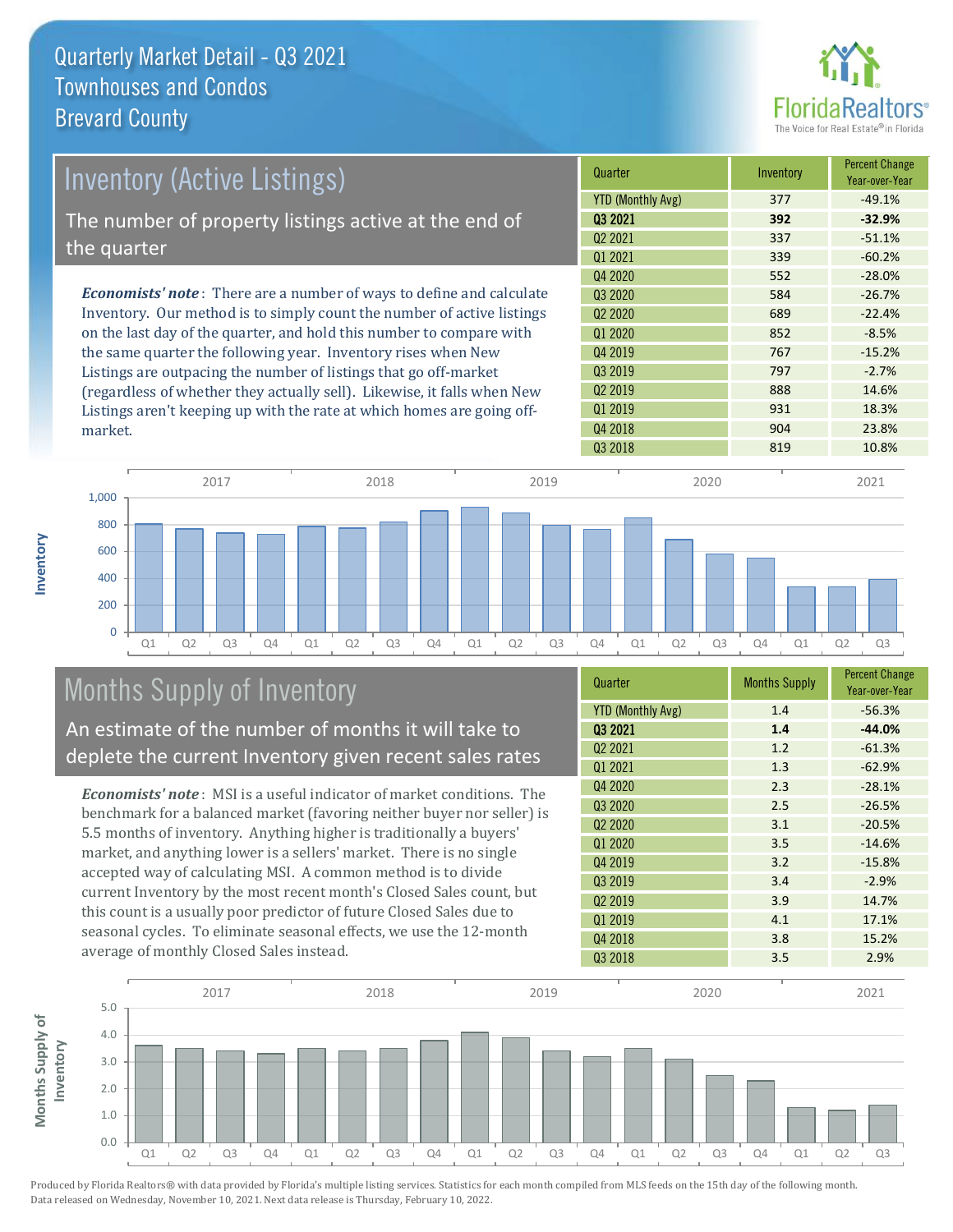

### Closed Sales by Sale Price

The number of sales transactions which closed during the quarter

*Economists' note:* Closed Sales are one of the simplest—yet most important—indicators for the residential real estate market. When comparing Closed Sales across markets of different sizes, we recommend comparing the percent changes in sales rather than the number of sales. Closed Sales (and many other market metrics) are affected by seasonal cycles, so actual trends are more accurately represented by year-over-year changes (i.e. comparing a quarter's sales to the amount of sales in the same quarter in the previous year), rather than changes from one quarter to the next.

| <b>Sale Price</b>     | <b>Closed Sales</b> | <b>Percent Change</b><br>Year-over-Year |
|-----------------------|---------------------|-----------------------------------------|
| Less than \$50,000    | $\overline{4}$      | $-20.0%$                                |
| $$50,000 - $99,999$   | 36                  | $-62.5%$                                |
| $$100,000 - $149,999$ | 127                 | $-17.5%$                                |
| $$150,000 - $199,999$ | 130                 | $-16.1%$                                |
| \$200,000 - \$249,999 | 109                 | 5.8%                                    |
| \$250,000 - \$299,999 | 97                  | $-9.3%$                                 |
| \$300,000 - \$399,999 | 119                 | $-6.3%$                                 |
| \$400,000 - \$599,999 | 107                 | 27.4%                                   |
| \$600,000 - \$999,999 | 56                  | 100.0%                                  |
| \$1,000,000 or more   | 12                  | 50.0%                                   |



## Median Time to Contract by Sale Price The median number of days between the listing date

and contract date for all Closed Sales during the quarter

*Economists' note* : Like Time to Sale, Time to Contract is a measure of the length of the home selling process calculated for sales which closed during the quarter. The difference is that Time to Contract measures the number of days between the initial listing of a property and the signing of the contract which eventually led to the closing of the sale. When the gap between Median Time to Contract and Median Time to Sale grows, it is usually a sign of longer closing times and/or declining numbers of cash sales.

| <b>Sale Price</b>     | <b>Median Time to</b><br>Contract | <b>Percent Change</b><br>Year-over-Year |
|-----------------------|-----------------------------------|-----------------------------------------|
| Less than \$50,000    | 5 Days                            | $-50.0%$                                |
| $$50,000 - $99,999$   | 11 Days                           | $-56.0%$                                |
| $$100,000 - $149,999$ | 19 Days                           | $-42.4%$                                |
| $$150,000 - $199,999$ | 7 Days                            | $-66.7%$                                |
| \$200,000 - \$249,999 | 7 Days                            | $-78.8%$                                |
| \$250,000 - \$299,999 | 11 Days                           | $-65.6%$                                |
| \$300,000 - \$399,999 | 15 Days                           | $-70.6%$                                |
| \$400,000 - \$599,999 | 12 Days                           | $-79.3%$                                |
| \$600,000 - \$999,999 | 18 Days                           | $-60.9%$                                |
| \$1,000,000 or more   | 33 Days                           | $-72.5%$                                |



Produced by Florida Realtors® with data provided by Florida's multiple listing services. Statistics for each month compiled from MLS feeds on the 15th day of the following month. Data released on Wednesday, November 10, 2021. Next data release is Thursday, February 10, 2022.

**Median Time to Contract**

**Median Time to Contract**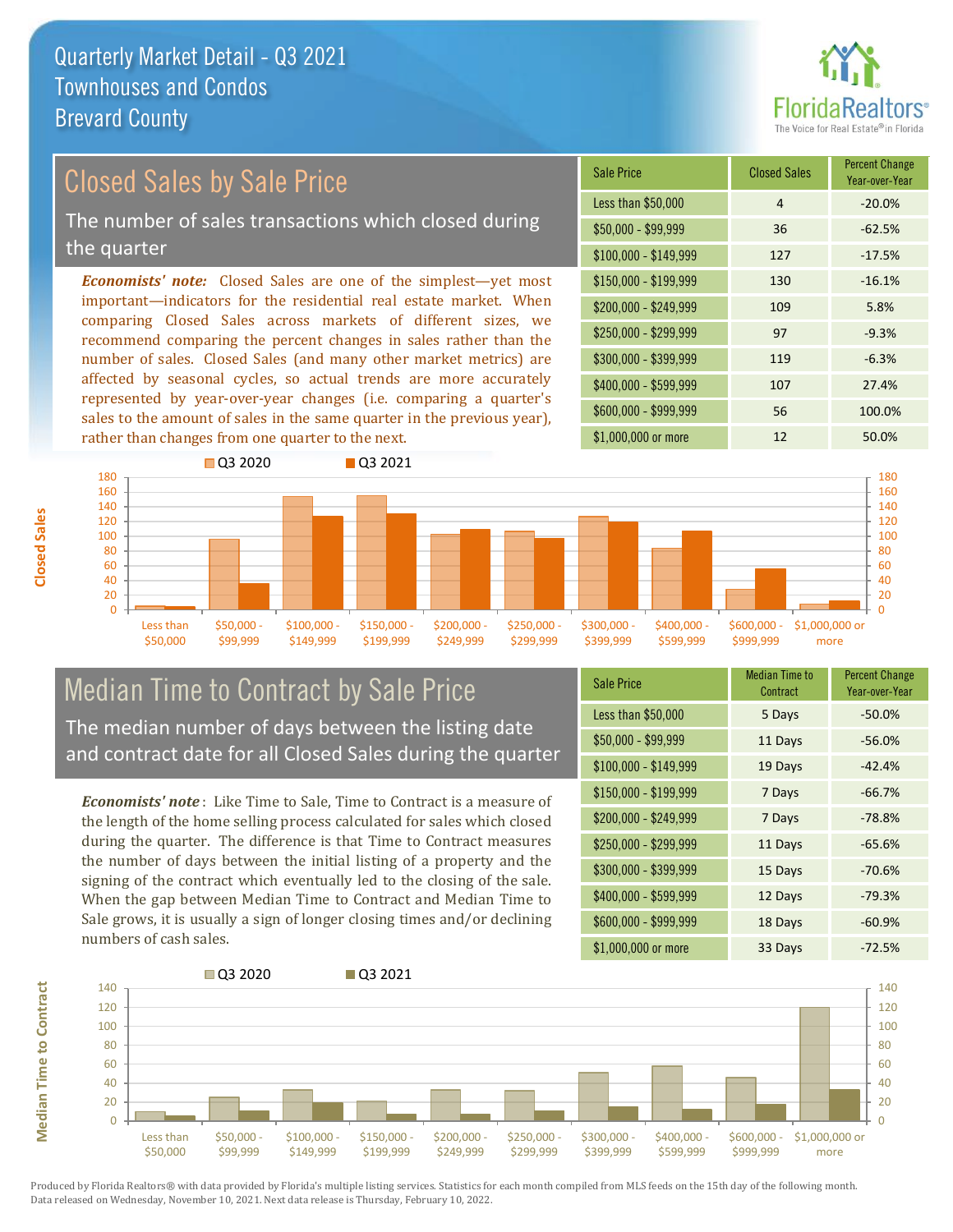

# New Listings by Initial Listing Price

The number of properties put onto the market during the quarter

*Economists' note:* New Listings tend to rise in delayed response to increasing prices, so they are often seen as a lagging indicator of market health. As prices rise, potential sellers raise their estimations of value—and in the most recent cycle, rising prices have freed up many potential sellers who were previously underwater on their mortgages. Note that in our calculations, we take care to not include properties that were recently taken off the market and quickly relisted, since these are not really *new* listings.

| <b>Initial Listing Price</b> | <b>New Listings</b> | <b>Percent Change</b><br>Year-over-Year |
|------------------------------|---------------------|-----------------------------------------|
| Less than \$50,000           | 2                   | 100.0%                                  |
| \$50,000 - \$99,999          | 39                  | $-43.5%$                                |
| $$100,000 - $149,999$        | 111                 | $-31.5%$                                |
| $$150,000 - $199,999$        | 148                 | 2.8%                                    |
| \$200,000 - \$249,999        | 124                 | 19.2%                                   |
| \$250,000 - \$299,999        | 112                 | 4.7%                                    |
| \$300,000 - \$399,999        | 154                 | 24.2%                                   |
| \$400,000 - \$599,999        | 150                 | 42.9%                                   |
| \$600,000 - \$999,999        | 73                  | 82.5%                                   |
| \$1,000,000 or more          | 13                  | 44.4%                                   |



### Inventory by Current Listing Price The number of property listings active at the end of the quarter

*Economists' note* : There are a number of ways to define and calculate Inventory. Our method is to simply count the number of active listings on the last day of the quarter, and hold this number to compare with the same quarter the following year. Inventory rises when New Listings are outpacing the number of listings that go off-market (regardless of whether they actually sell). Likewise, it falls when New Listings aren't keeping up with the rate at which homes are going offmarket.

| <b>Current Listing Price</b> | Inventory | <b>Percent Change</b><br>Year-over-Year |
|------------------------------|-----------|-----------------------------------------|
| Less than \$50,000           | 0         | N/A                                     |
| $$50,000 - $99,999$          | 10        | $-58.3%$                                |
| $$100,000 - $149,999$        | 38        | $-44.1%$                                |
| \$150,000 - \$199,999        | 44        | $-21.4%$                                |
| \$200,000 - \$249,999        | 30        | $-30.2%$                                |
| \$250,000 - \$299,999        | 30        | $-54.5%$                                |
| \$300,000 - \$399,999        | 64        | $-53.3%$                                |
| \$400,000 - \$599,999        | 88        | $-25.4%$                                |
| \$600,000 - \$999,999        | 61        | 29.8%                                   |
| \$1,000,000 or more          | 27        | 8.0%                                    |



Produced by Florida Realtors® with data provided by Florida's multiple listing services. Statistics for each month compiled from MLS feeds on the 15th day of the following month. Data released on Wednesday, November 10, 2021. Next data release is Thursday, February 10, 2022.

**Inventory**